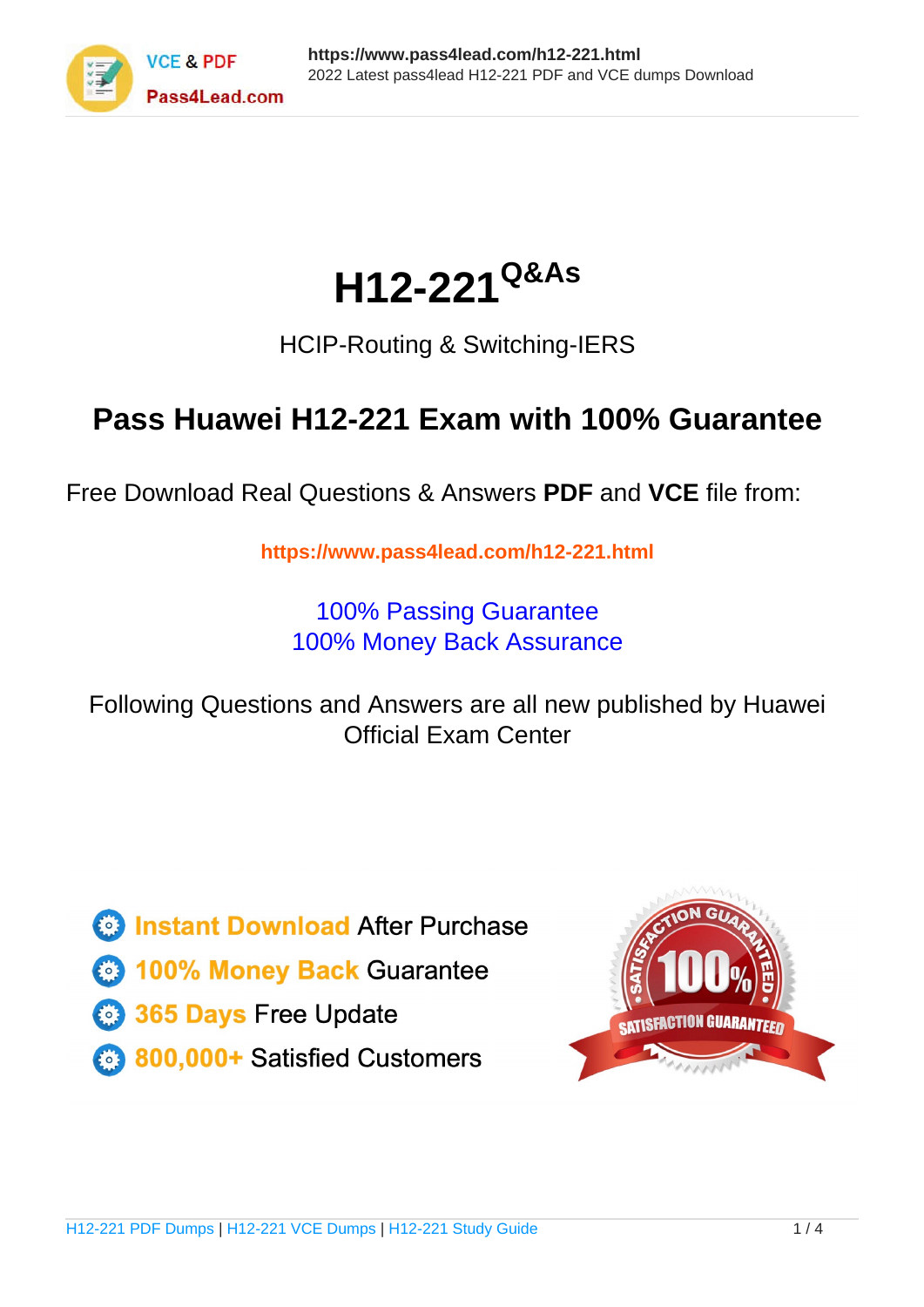

#### **QUESTION 1**

The BGP community attribute is a well-known mandatory attribute.

A. TRUE

B. FALSE

Correct Answer: B

#### **QUESTION 2**

If the subnet mask for Class A address is 255.255.240.0, how many bits are used for subnetting?

| A. 4              |  |  |
|-------------------|--|--|
| <b>B.5</b>        |  |  |
| C.9               |  |  |
| D. 12             |  |  |
| Correct Answer: D |  |  |

#### **QUESTION 3**

Which of the following statements regarding a multicast distribution tree are true? (Select 3 answers)

A. Multicast distribution trees are classified into two types: SFT and RPT.

B. The PIM-SM protocol can generate both RFTs and SPTs.

C. The PIM-55M protocol can generate only SFTs.

D. The PIM-DM protocol can generate both RFTs and SFTs.

#### **QUESTION 4**

A router receives a packet whose destination address is 195.26.17.4. Which of these subnets does this address belong to?

- A. 195.26.0.0/21
- B. 195.26.16.0/20
- C. 195.26.8.0/22

Correct Answer: ABC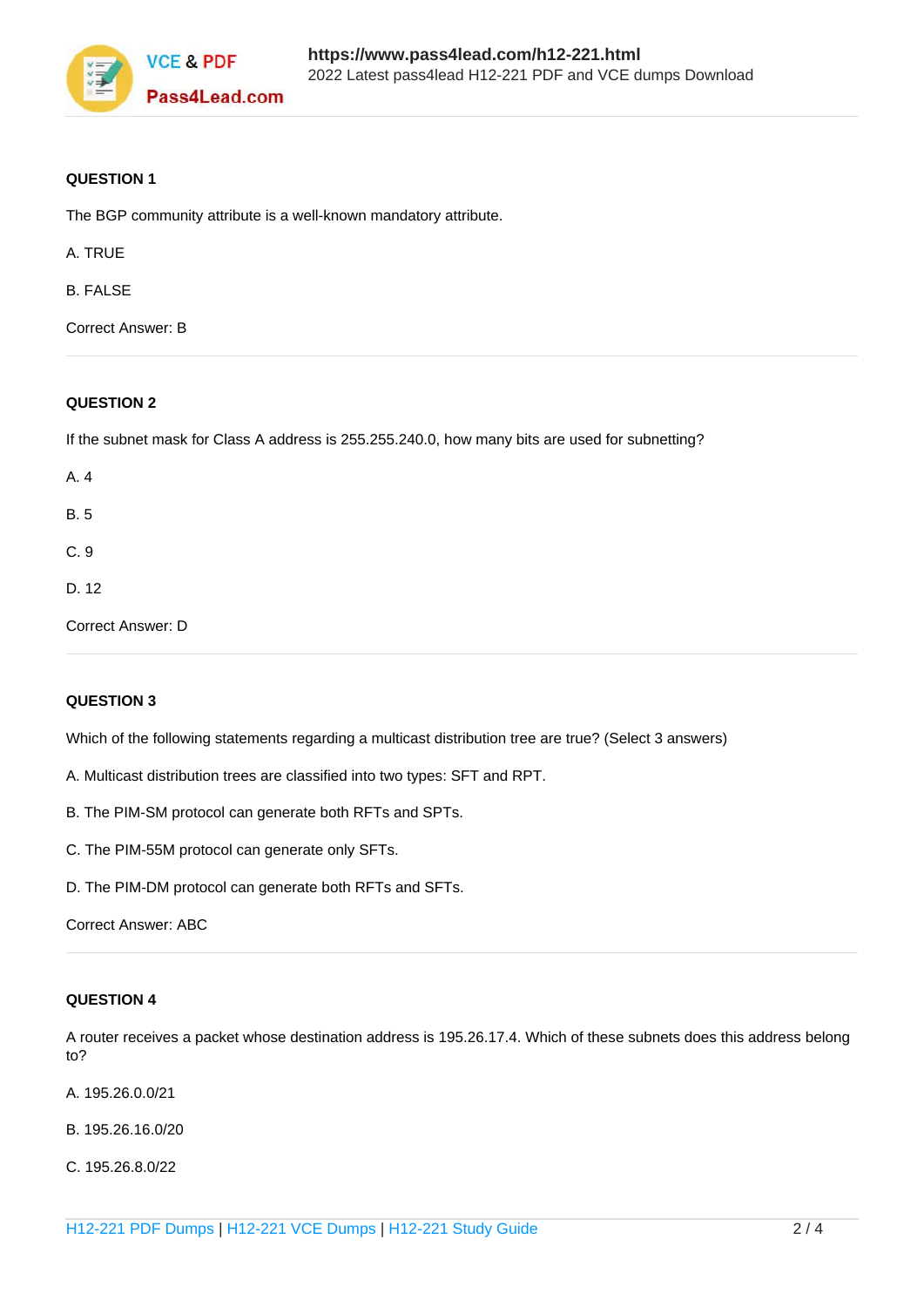

D. 195.26.20.0/22

Correct Answer: B

#### **QUESTION 5**

BGP speakers sends which type of message to identify its peer\\'s AS number information?

- A. Route-refresh
- B. Open
- C. Keepalive
- D. Update
- Correct Answer: B

[H12-221 PDF Dumps](https://www.pass4lead.com/h12-221.html) [H12-221 VCE Dumps](https://www.pass4lead.com/h12-221.html) [H12-221 Study Guide](https://www.pass4lead.com/h12-221.html)